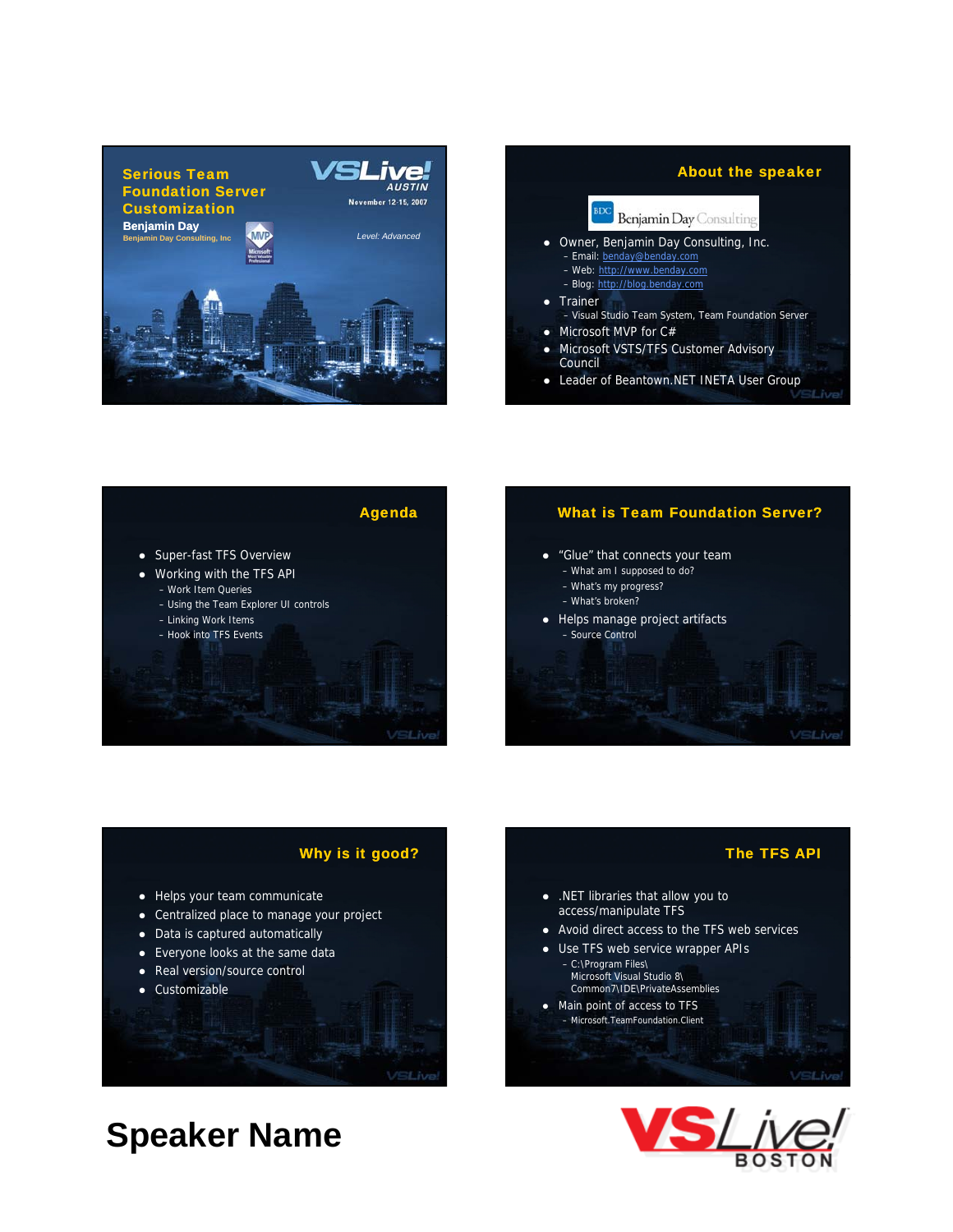



## Access the TFS services

- Call the GetService(Type) method on TeamFoundationServer instance – Type is the type of the service API
- Example: – **VersionControlServer server VersionControlServer =**
	- **m\_server.GetService( typeof(VersionControlServer)) as VersionControlServer;**

## Some Other TFS Service Interfaces

- TFS Services & Configuration Info  $\rightarrow$ RegistrationProxy
- $\bullet$  Work Items  $\rightarrow$  typeof(WorkItemStore)
- Events  $\rightarrow$  typeof(IEventService)
- $\overline{\bullet}$  Links  $\overline{\rightarrow}$  typeof(ILinking) • Area & Iteration Info  $\rightarrow$ typeof(ICommonStructureService)

## Projects & Queries

VSLive!



**StoredQueryCollection queries = project.StoredQueries; StoredQuery storedQuery = queries[0]; WorkItemStore store = server.GetService(typeof(WorkItemStore)) as WorkItemStore;**

Run Stored Query

**Dictionary<string, string> values = new Di ti < t i t i >() Dictionary<string, string>();**

**values.Add("project", projectName);**

**Query query = new Query( store, storedQuery.QueryText, values); WorkItemCollection workItems = store.Query(query.QueryText);**

**WorkItem workItem = workItems[0];**

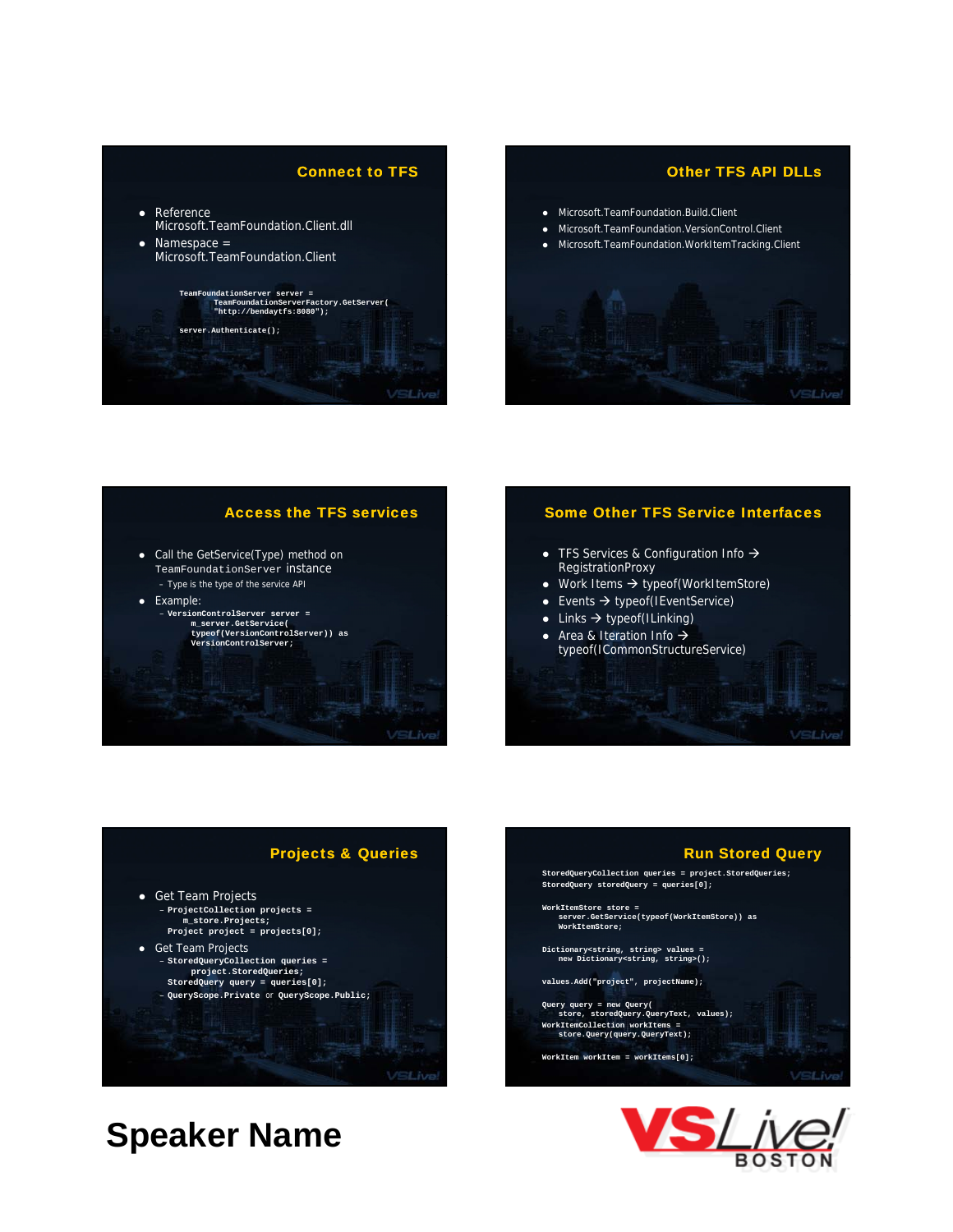| <b>Re-using the Team Explorer UI</b><br><b>Controls</b> |                                                           |                                                                                                                                                                                                                                                                            |                                        |
|---------------------------------------------------------|-----------------------------------------------------------|----------------------------------------------------------------------------------------------------------------------------------------------------------------------------------------------------------------------------------------------------------------------------|----------------------------------------|
| <b>Work Item Editor</b>                                 |                                                           |                                                                                                                                                                                                                                                                            | $\blacksquare$ $\blacksquare$ $\times$ |
| Title:                                                  | Set up: Create Project Description on Team Project Portal | Discipline:                                                                                                                                                                                                                                                                | v                                      |
| Classification                                          |                                                           |                                                                                                                                                                                                                                                                            |                                        |
| Area:                                                   | toc                                                       |                                                                                                                                                                                                                                                                            |                                        |
| Iteration:                                              | <b>BDC</b> Requirements                                   |                                                                                                                                                                                                                                                                            | Ü                                      |
| Status                                                  |                                                           |                                                                                                                                                                                                                                                                            |                                        |
| Assigned to:                                            | Administrator                                             | Deleted<br>State:                                                                                                                                                                                                                                                          |                                        |
| Rank:                                                   |                                                           | Removed<br>Reason:                                                                                                                                                                                                                                                         |                                        |
| Description                                             | History Links<br>Fle Attachments Details                  |                                                                                                                                                                                                                                                                            |                                        |
| Description:                                            |                                                           |                                                                                                                                                                                                                                                                            |                                        |
|                                                         |                                                           | Change the default project description to better describe the new team project: such<br>as describing project purpose, goals, or vision. To change the description, open the<br>protect portal, click 'Site Settings,' and then click 'Change site title and description.' |                                        |
|                                                         |                                                           |                                                                                                                                                                                                                                                                            |                                        |
|                                                         |                                                           |                                                                                                                                                                                                                                                                            |                                        |









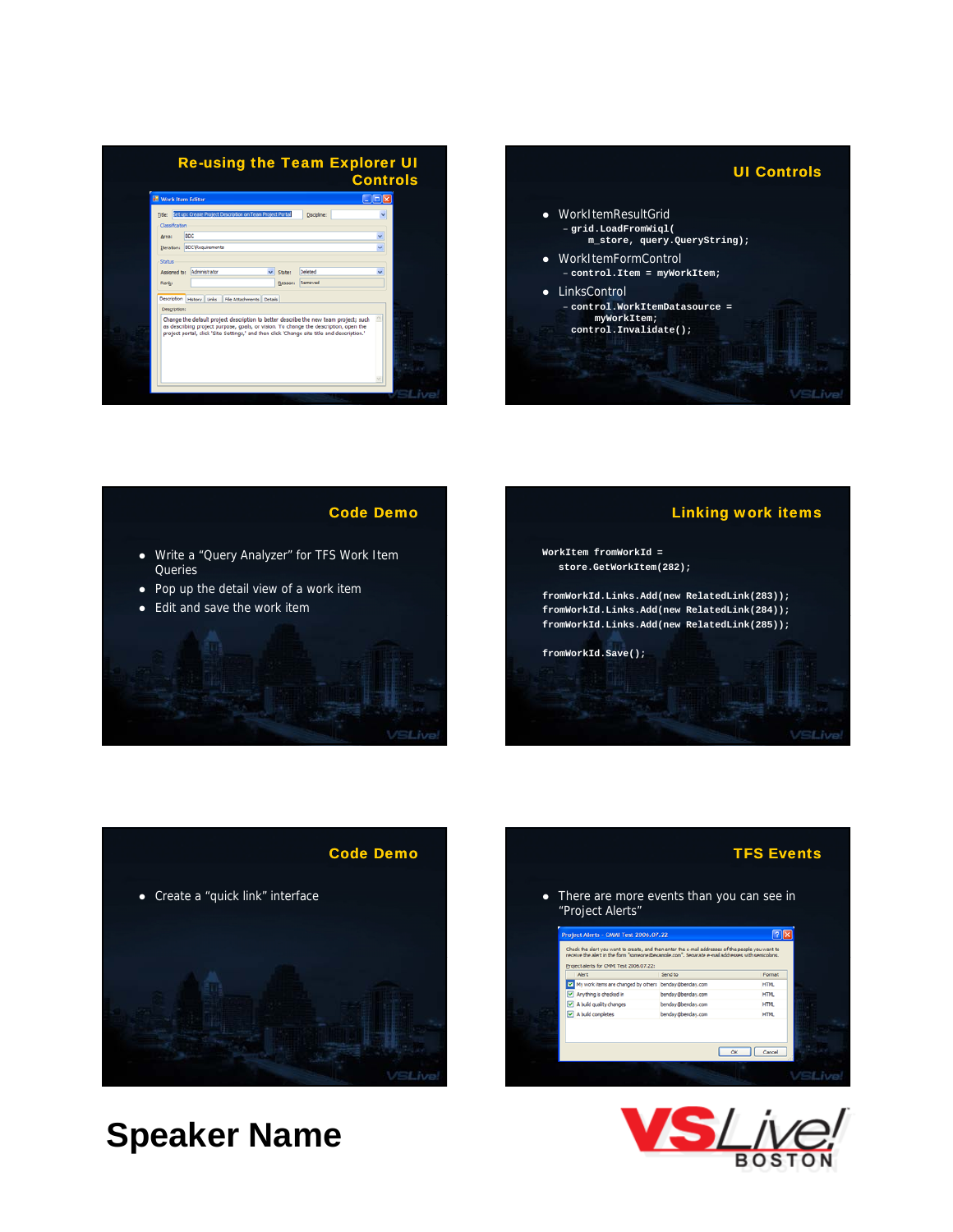## How do events work?

- Piece of TFS code needs to fire event
- Calls web method on EventService.asmx – http://localhost:8080/services/v1.0/EventService.asmx – FireAsyncEvent() or FireBulkAsyncEvents()
- Events gets temporarily stored in db
- TFS reads the "to do" events queue
- Reads the event subscription configurations
- Processes the events – Sends email
	- Calls other web services

VSLive!

## TFS events configuration

- Configuration data stored in "TfsIntegration" database
- Get a list of all (well, most) events – Select \* from tbl\_event\_type
- "Hidden" events
- BuildCompletionEvent
- WorkItemChangedEvent
- DataChangedEvent
- Get a list of all event subscriptions – Select \* from tbl\_subscription

## What does an event look like?

- Event is XML
	- Core info about the event – Changed data
- Event Xsd's are stored in
- C:\Program Files\Microsoft Visual Studio 2005 Team Foundation Server\Web Services\Services\v1.0\Transforms





## Events have subscription filters Restrict subscription to events you're actually interested in • Uses Xpath-like syntax to address data in the event xml Example: "My work items are changed by others"<br>"PortfolioProject" = 'CMMI Test 2006.07.22' (<br>"CoreFields/StringFields/Field[<br>"ReferenceName="System.AssignedTo']/OldValue" =<br>"Benjamin Day' R<br>'CoreFields/StringFields/Field[<br>- ReferenceName='System.AssignedTo']/NewValue" =<br>'Benjamin Day' AND<br>"CoreFields/StringFields/Field[<br>"ReferenceName='System.AuthorizedAs']/NewValue" ⇔<br>"Benjamin Day' VSLive

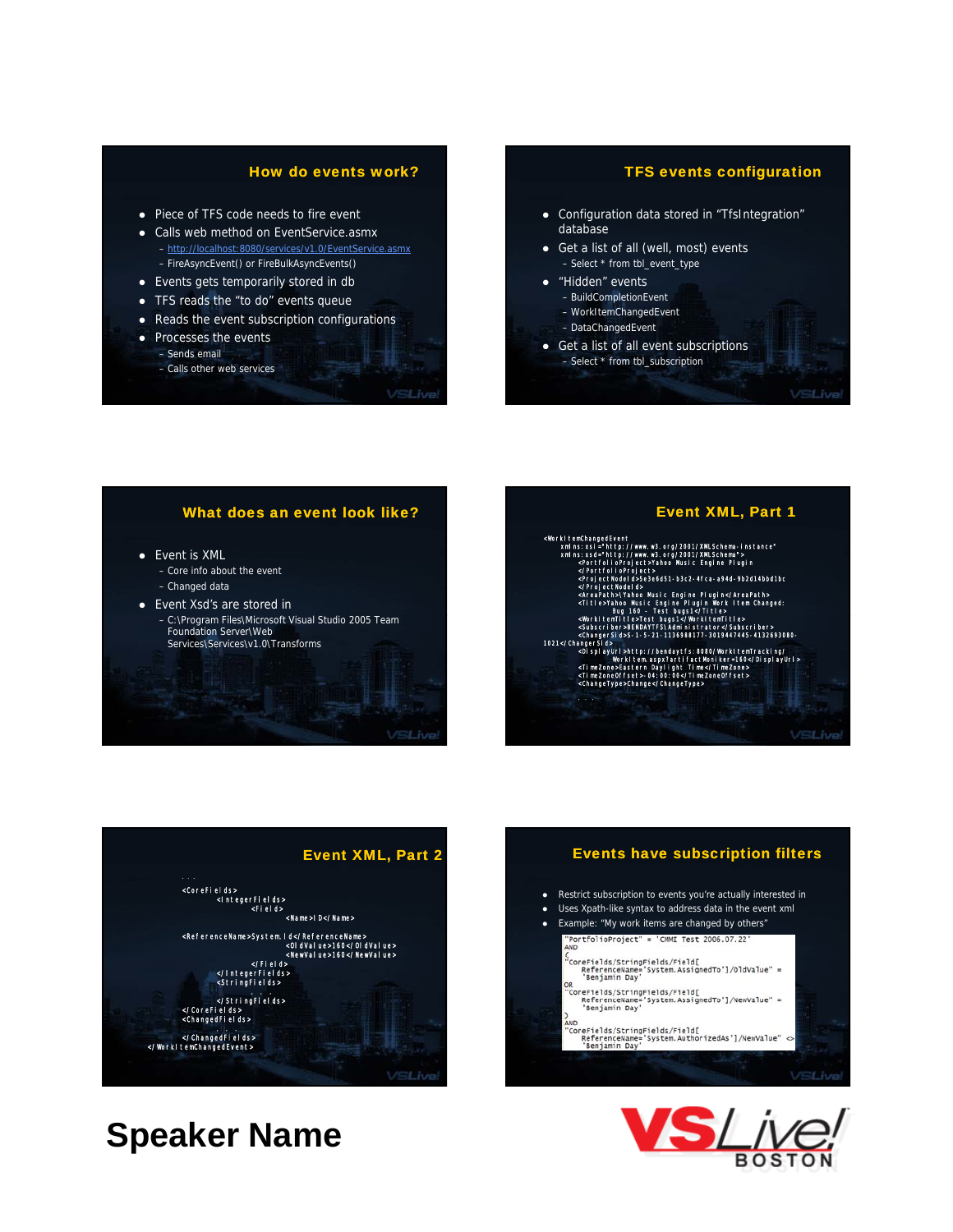## Event Processing

- Best thought of as "notifications"
- Notification methods
	- Emails
	- Web service calls
- $\bullet$  Emails
	- Event Xml + Xsl transform  $\rightarrow$  Email – C:\Program Files\Microsoft Visual Studio 2005 Team Foundation Server\Web Services\Services\v1.0\Transforms
- Web Service calls

VSLive

### Learn Notification Events: Write a Tracing Service

- $\bullet$  Write a web service that accepts any event
- Writes the event XML to a log file
- Copy the web service code to TFS server – C:\Program Files\ Microsoft Visual Studio 2005 Team Foundation Server\<br>Web Services
- Subscribe this web service to all events
- Enjoy

## Basic event web service **[WebService(Namespace = "http://schemas.microsoft.com/TeamFoundation/" + "2005/06/Services/Notification/03")] [WebServiceBinding(ConformsTo = WsiProfiles.BasicProfile1\_1)] public class NotificationService : System.Web.Services.WebService {** pp<br> **p**<br>  $\{ \}$ **[SoapDocumentMethod( "http://schemas.microsoft.com/" + "TeamFoundation/2005/06/Services/Notification/03/Notify", RequestNamespace = "http://schemas.microsoft.com/" + "TeamFoundation/2005/06/Services/Notification/03")] [WebMethod] public void Notify(string eventXml, string tfsIdentityXml) {** VSLive!

## How to subscribe to events

### • BisSubscribe.exe

- Subscribes & unsubscribes to events
- C:\Program Files\ Microsoft Visual Studio 2005 Team Foundation Server\ TF Setup
- $\bullet$  Calls EventService.asmx via TFS APIs
- Parameters
	- /eventType = name of the event – /deliveryType = what kind? (text email, html email,
	- SOAP)
	- /address = email address or web service URL
	- /server = which TFS instance?
	- /tag = friendly event subscription name

## How to unsubscribe from events

- Connect to the TFS database
- Go to TfsIntegration database
- $\bullet$  select  $*$  from tbl\_subscription
- $\bullet$  Find your event subscription id
- $\bullet$  bissubscribe.exe /unsubscribe  $\lt i d$  >

## Other Customization Points

- MSBuild
	- Custom tasks
- Static Code Analysis Rules
- Work Item Template Customization
- Reporting Services – New reports against the warehouse